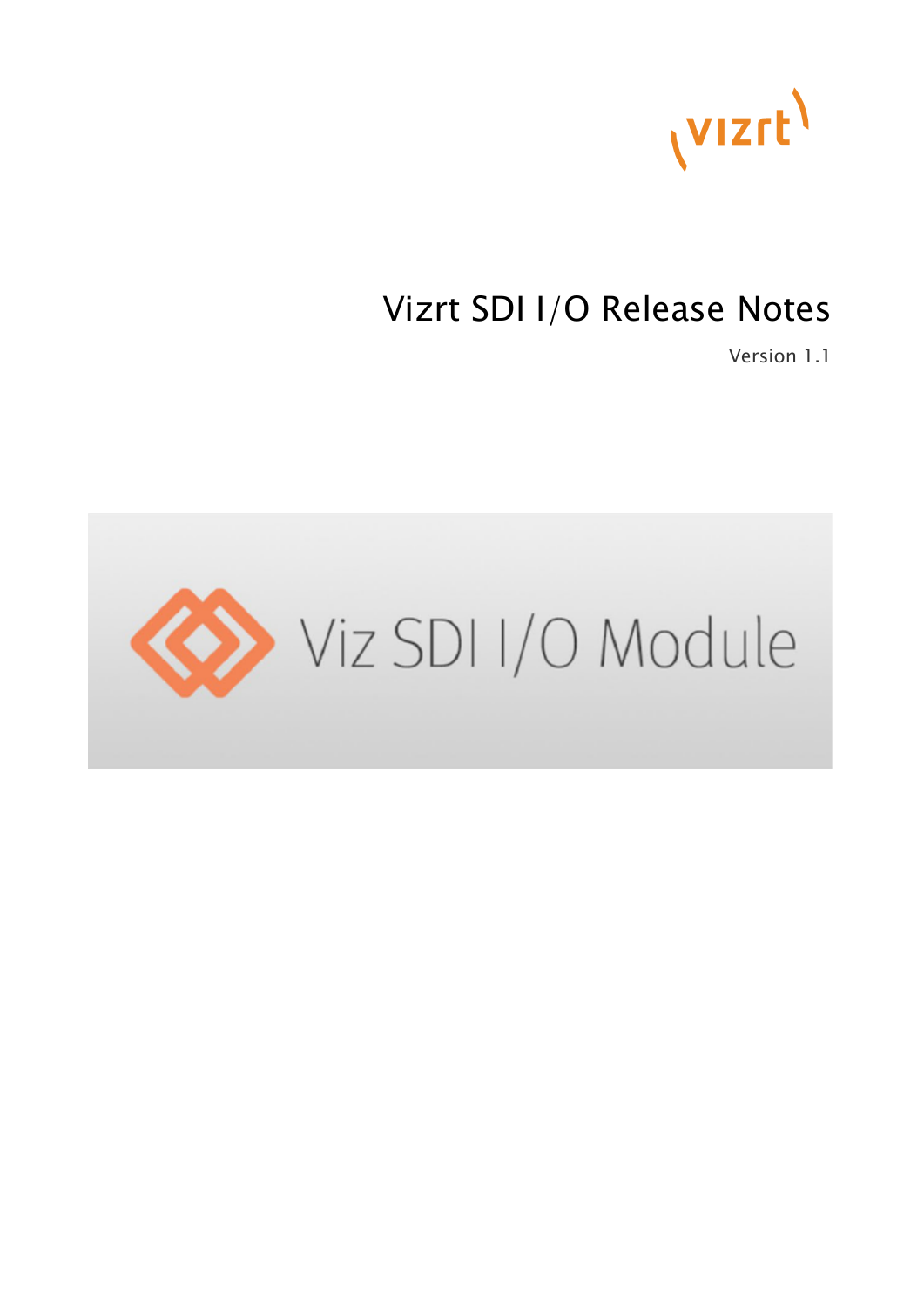

#### Copyright © 2021 Vizrt. All rights reserved.

No part of this software, documentation or publication may be reproduced, transcribed, stored in a retrieval system, translated into any language, computer language, or transmitted in any form or by any means, electronically, mechanically, magnetically, optically, chemically, photocopied, manually, or otherwise, without prior written permission from Vizrt. Vizrt specifically retains title to all Vizrt software. This software is supplied under a license agreement and may only be installed, used or copied in accordance to that agreement.

#### Disclaimer

Vizrt provides this publication "as is" without warranty of any kind, either expressed or implied. This publication may contain technical inaccuracies or typographical errors. While every precaution has been taken in the preparation of this document to ensure that it contains accurate and up-to-date information, the publisher and author assume no responsibility for errors or omissions. Nor is any liability assumed for damages resulting from the use of the information contained in this document. Vizrt's policy is one of continual development, so the content of this document is periodically subject to be modified without notice. These changes will be incorporated in new editions of the publication. Vizrt may make improvements and/or changes in the product(s) and/or the program(s) described in this publication at any time. Vizrt may have patents or pending patent applications covering subject matters in this document. The furnishing of this document does not give you any license to these patents.

#### Technical Support

For technical support and the latest news of upgrades, documentation, and related products, visit the Vizrt web site at [www.vizrt.com.](http://www.vizrt.com)

#### Created on

2021/06/15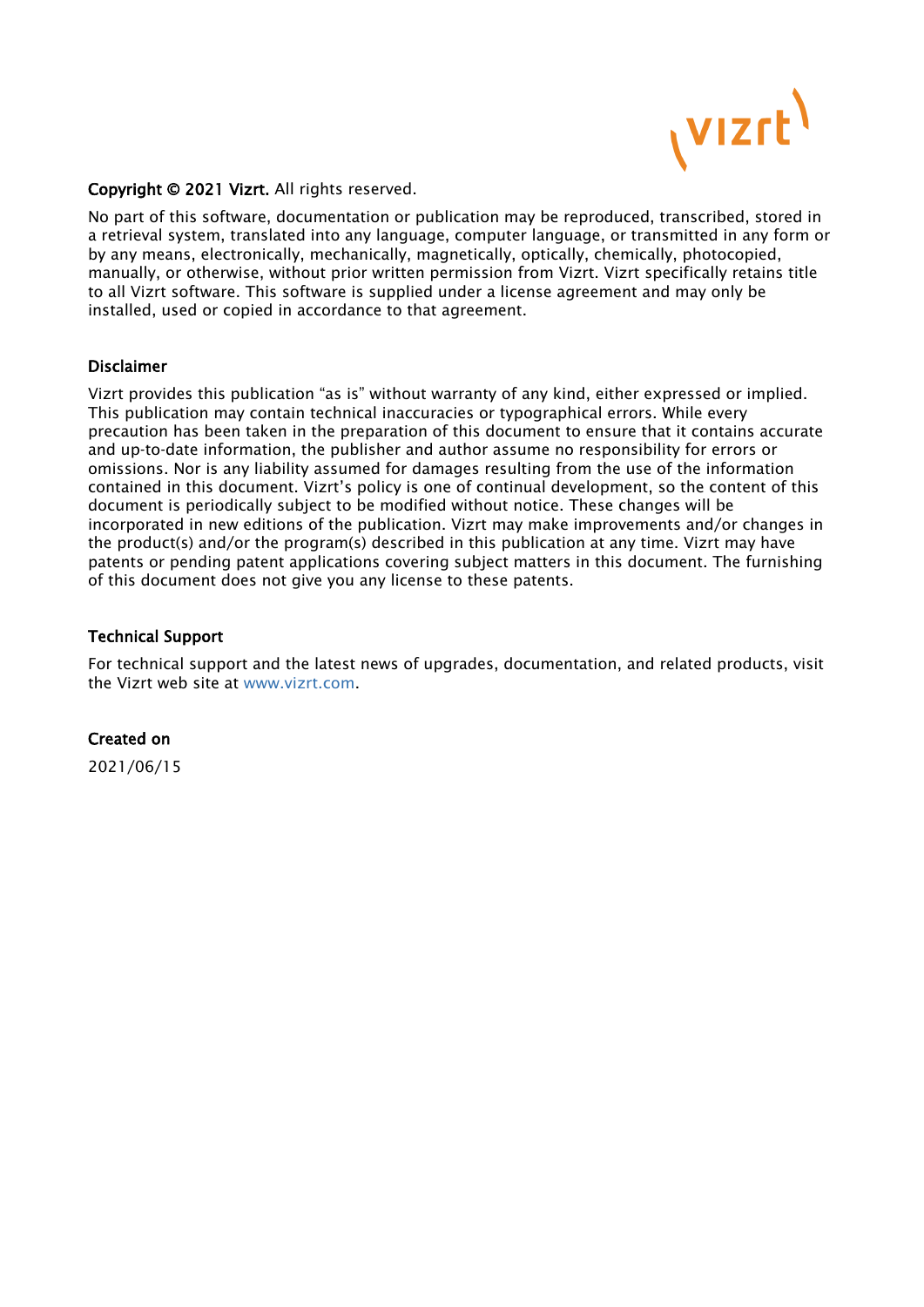# Contents

| $2^{\circ}$ |  |
|-------------|--|
| $3^{\circ}$ |  |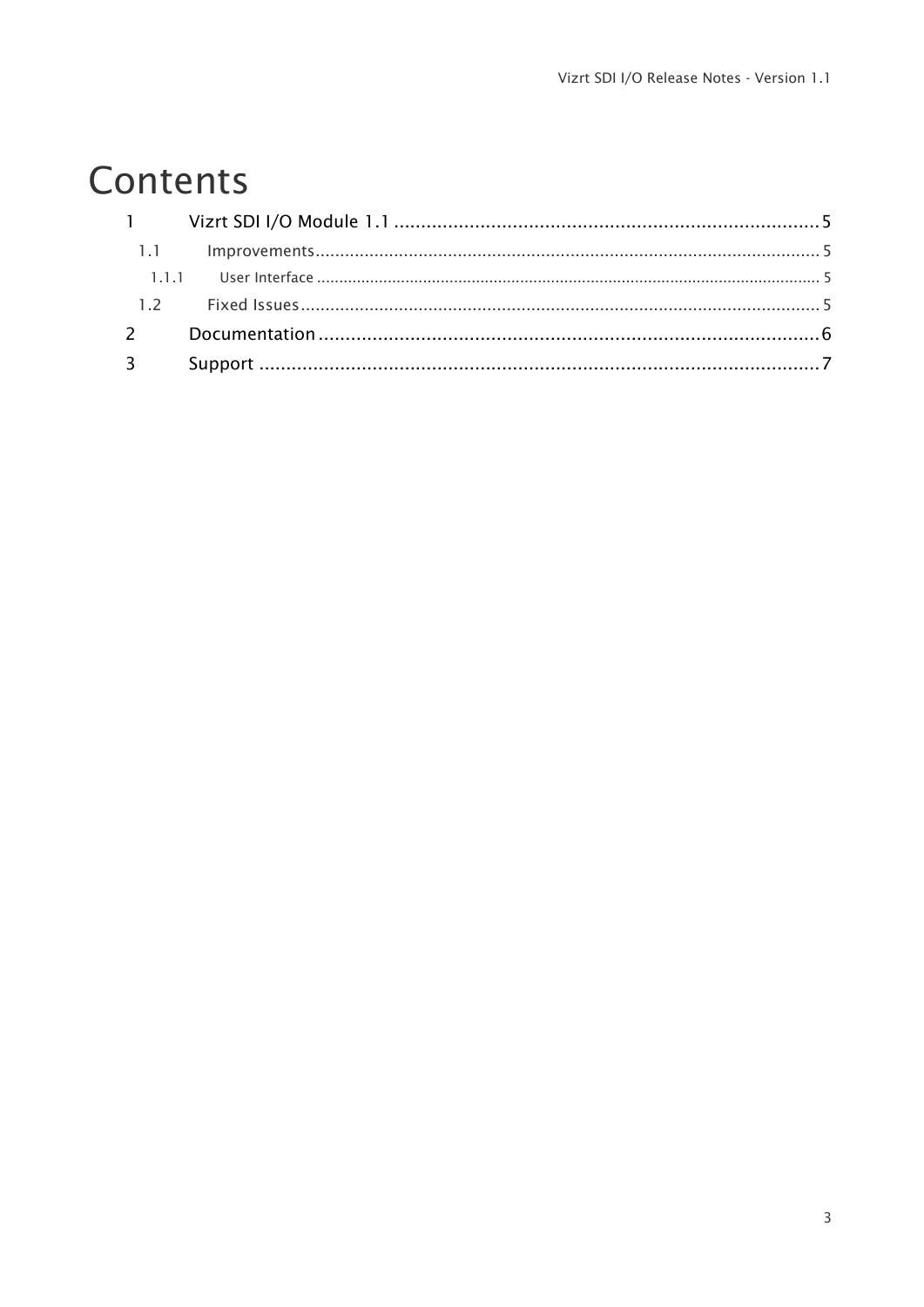- [Vizrt SDI I/O Module 1.1](#page-4-0)
	- [Improvements](#page-4-1)
	- [Fixed Issues](#page-4-3)
- [Documentation](#page-5-0)
- [Support](#page-6-0)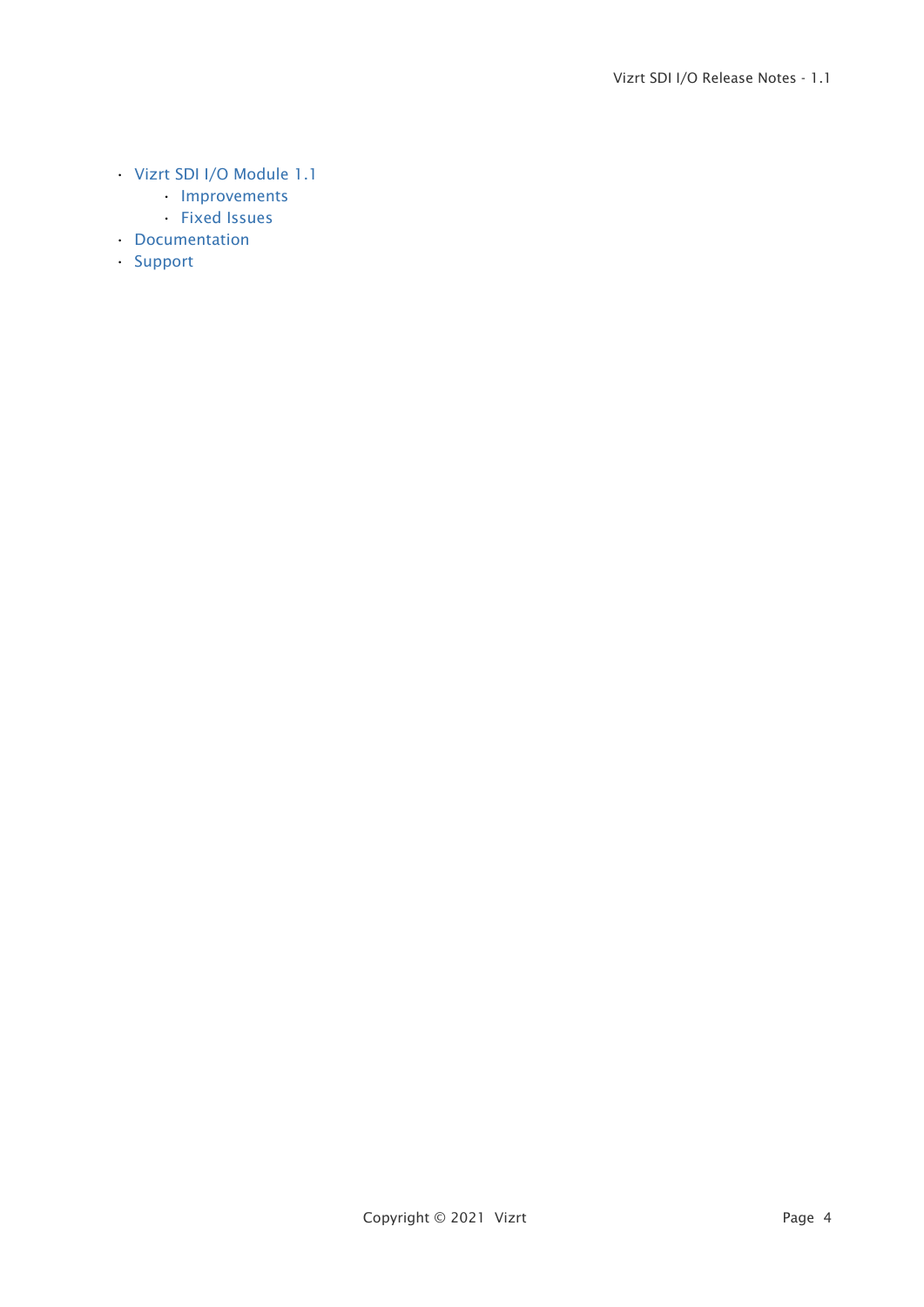### <span id="page-4-0"></span>1 Vizrt SDI I/O Module 1.1

#### Release Date: 2021-06

These are the release notes for Vizrt SDI I/O Module version 1.1. This section summarizes the changes that have been done to the software since release 1.0.

#### <span id="page-4-1"></span>1.1 Improvements

- Added support for Color correction when using NDI to SDI output.
- Added support for 4K Key and Fill for Mark M units
- Adapted Key and Fill configurations for Mark M units to improve handling of video and alpha.
- Added support for NDI 4.5
- Added ability to remove media file names from the Local source list

#### <span id="page-4-2"></span>1.1.1 User Interface

- Adapted I/O Configuration window to reflect new Key and Fill channels for Mark M units.
- Added general improvements to configuration windows and text fields

#### <span id="page-4-3"></span>1.2 Fixed Issues

- Corrected an issue where the Record Name could not match the Channel Name
- Corrected an issue where occasionally at startup an input channel would display "Connecting to (NDI source)" when an NDI source was/is connected.
- Corrected an issue where software would omit spaces from filenames set by users for recordings. Corrected an issue where SDI outputs would not send display video automatically after session restart.
- Corrected an issue where changing from Quadlink output to single SDI output (Ch 1 or 5) would cause output issues with channels 2-4 or 6-8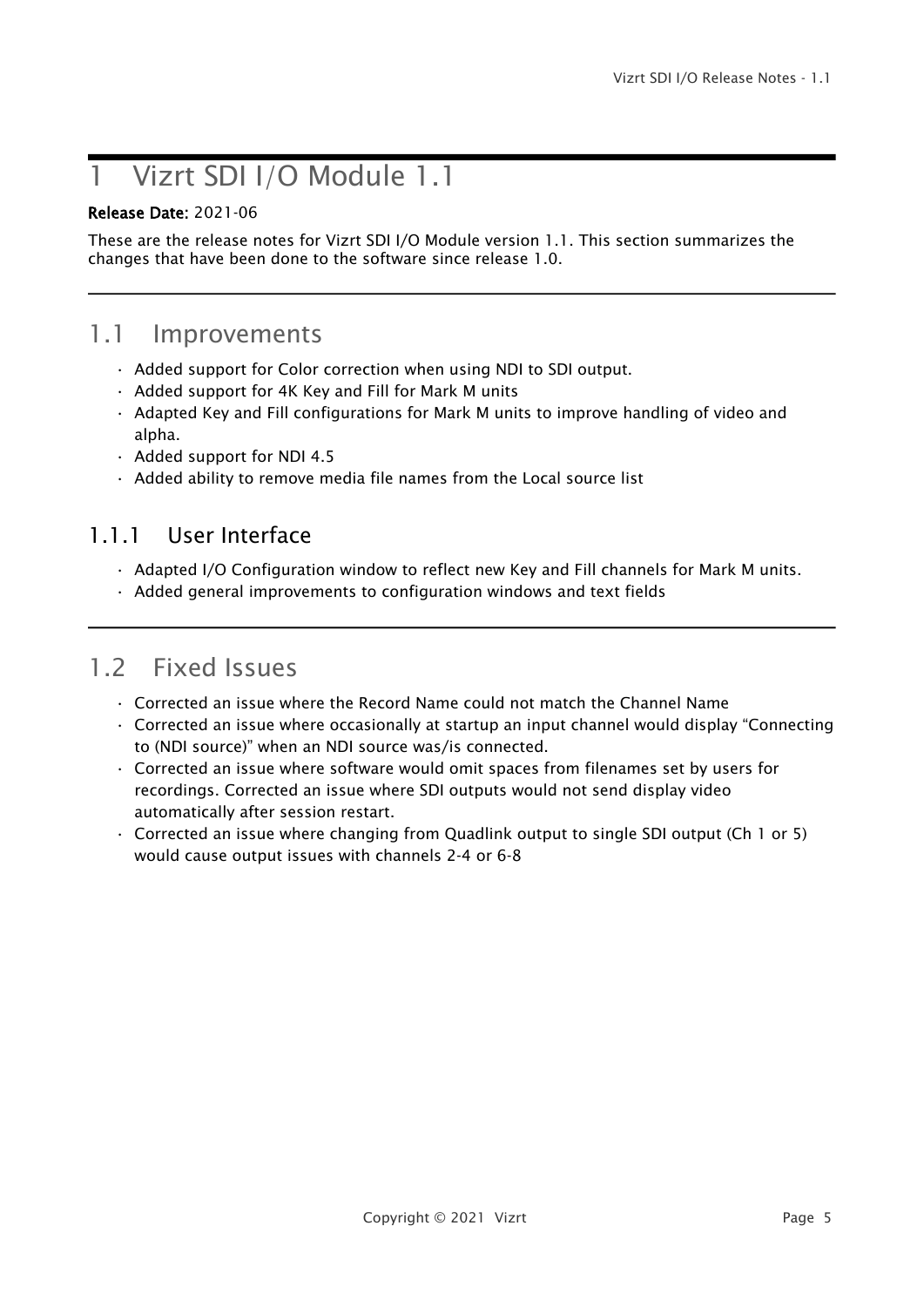### <span id="page-5-0"></span>2 Documentation

Documentation for Vizrt SDI I/O Module is available at the Vizrt Documentation Center docs.vizrt.com